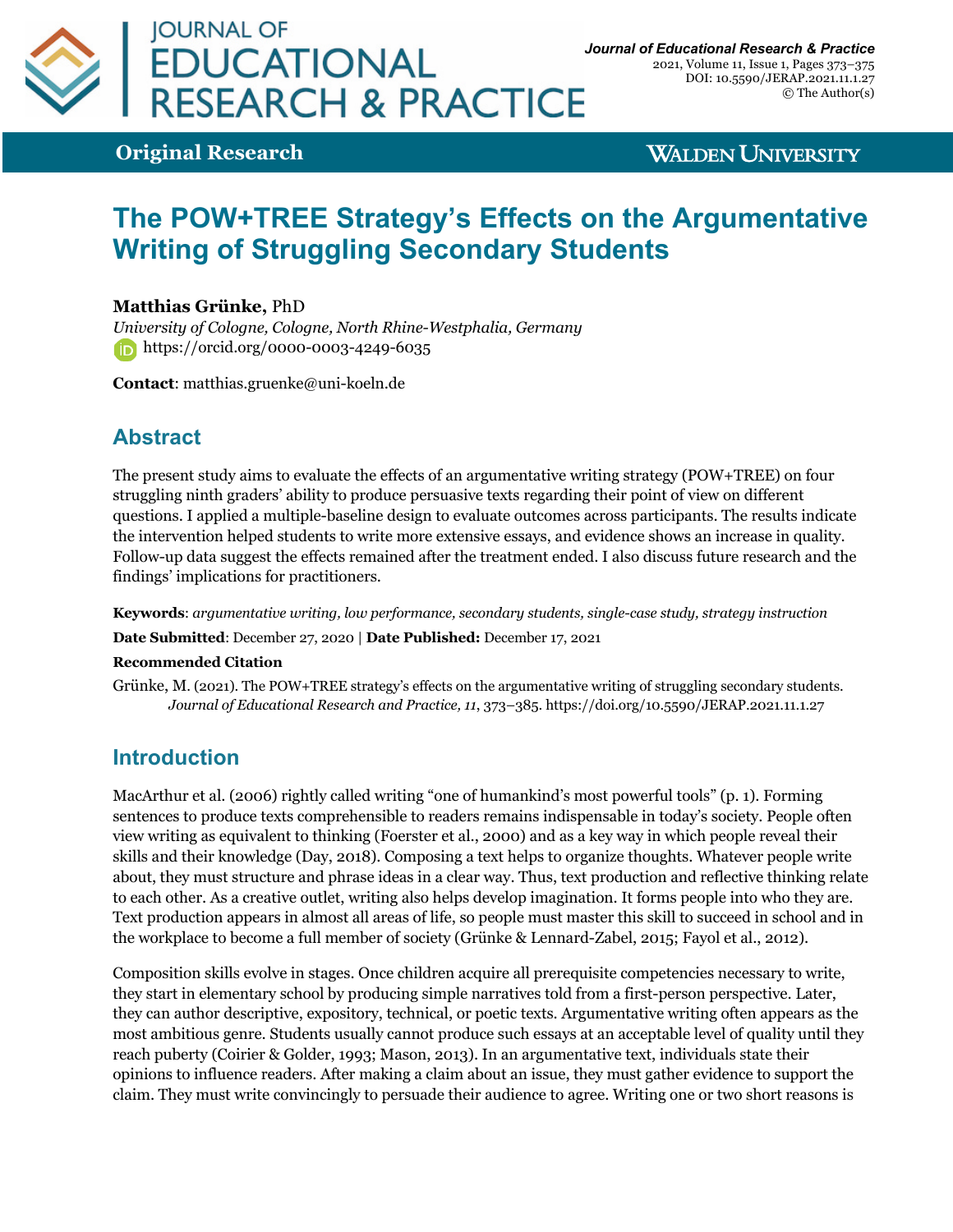usually insufficient to make a case. Instead, a writer must elaborate on well-considered points to fulfill the essay's purpose (Newell et al., 2015).

Most students acquire at least moderate argumentative writing skills during their secondary-level education. However, many do not. These learners could possibly compose simple stories or other less ambitious texts, but argumentative essays seem out of their reach. They have difficulty writing down their ideas with the necessary breadth and depth. Instead, they produce very short treatises with little substance (Büyüknarci & Grünke, 2019; Deatline-Buchman & Jitendra, 2006; Ferretti et al., 2007).

Students struggling with argumentative writing need explicit instruction for using a specific strategy as soon as problems appear (Mason, 2013). Respective meta-analyses suggest that teaching learners to follow specific steps needed to create an acceptable text significantly helps them catch up with expectations (e.g., Cook & Bennett, 2014; Datchuk & Kubina, 2013; Gillespie & Graham, 2014; Rouse & Sandoval, 2018; Rogers & Graham, 2008). The most efficient instructional framework in this context is the self-regulated strategy development (SRSD) model from Graham and Harris (2005). This approach breaks the teaching process into six distinct parts: (a) determine the skills needed to acquire a given tactic and assess whether students possess them, (b) introduce the particular strategy, (c) demonstrate how it is applied, (d) help students memorize the strategy's steps, (e) scaffold them through the process, and (f) monitor students while they try using the strategy independently.

According to Mason (2013), the prime approach for teaching argumentative essay skills is POW (pick an idea, organize notes, and write and say more) and TREE (topic sentence, reasons, explain reasons, and ending). This partial technique can help in planning various kinds of texts. Specifically, TREE helps students compose solid argumentative essays by reminding learners to tell what they believe (topic sentence), provide three or more points to support their position (reasons), justify their rationale (explain reasons), and create a convincing conclusion (ending; Shora & Hott, 2016).

A broad empirical knowledge base exists concerning the effectiveness of POW+TREE with children and youth who demonstrate behavioral and emotional difficulties (Cramer & Mason, 2014; Garwood et al., 2019; Hauth et al., 2013; Mason & Shriner, 2008; Mastropieri et al., 2014). Results indicate the strategy as feasible, wellaccepted, and potent while working with the aforementioned population. However, students with primary learning problems need support to become competent argumentative writers at least as much as those with patterns of misbehavior. These children and youth have fundamental difficulties in acquiring, organizing, retaining, understanding, or using information (Loizou & Laouris, 2011). Because these students cannot effectively structure their learning themselves, they need someone to explicitly design instructional experiences, explain things directly, model the necessary skills, and provide scaffolded practice (Kearns, 2018).

The benefits of POW+TREE have been demonstrated with these students throughout elementary and middle school (Benedek-Wood et al., 2014; Ciullo et al., 2021; Mason et al., 2013; Miller & Little, 2018). Unfortunately, only one study has focused on the crucial age group between 15 and 19 (Hoover et al., 2012). This phase comprises instrumental years for teenagers to mature and gain skills needed to become responsible adults (Shaffer & Kipp, 2013). They must develop the ability to present persuasive reasons for a particular position after extensive thought while weighing various viewpoints. Adolescents must learn to assert themselves in a civilized way to step up for their own interests, shape their environment, and actively participate in politics and in society (at least in a small context). However, to my knowledge, only one study on POW+TREE has focused on students who demonstrate serious learning difficulties (especially in formulating elaborated and detailed argumentative texts) at the beginning of this crucial phase. In this single-case analysis, Hoover et al. (2012) involved four high-school students between 16 and 19 years with learning disabilities. The intervention led to a distinctive increase in the number of words the participants wrote.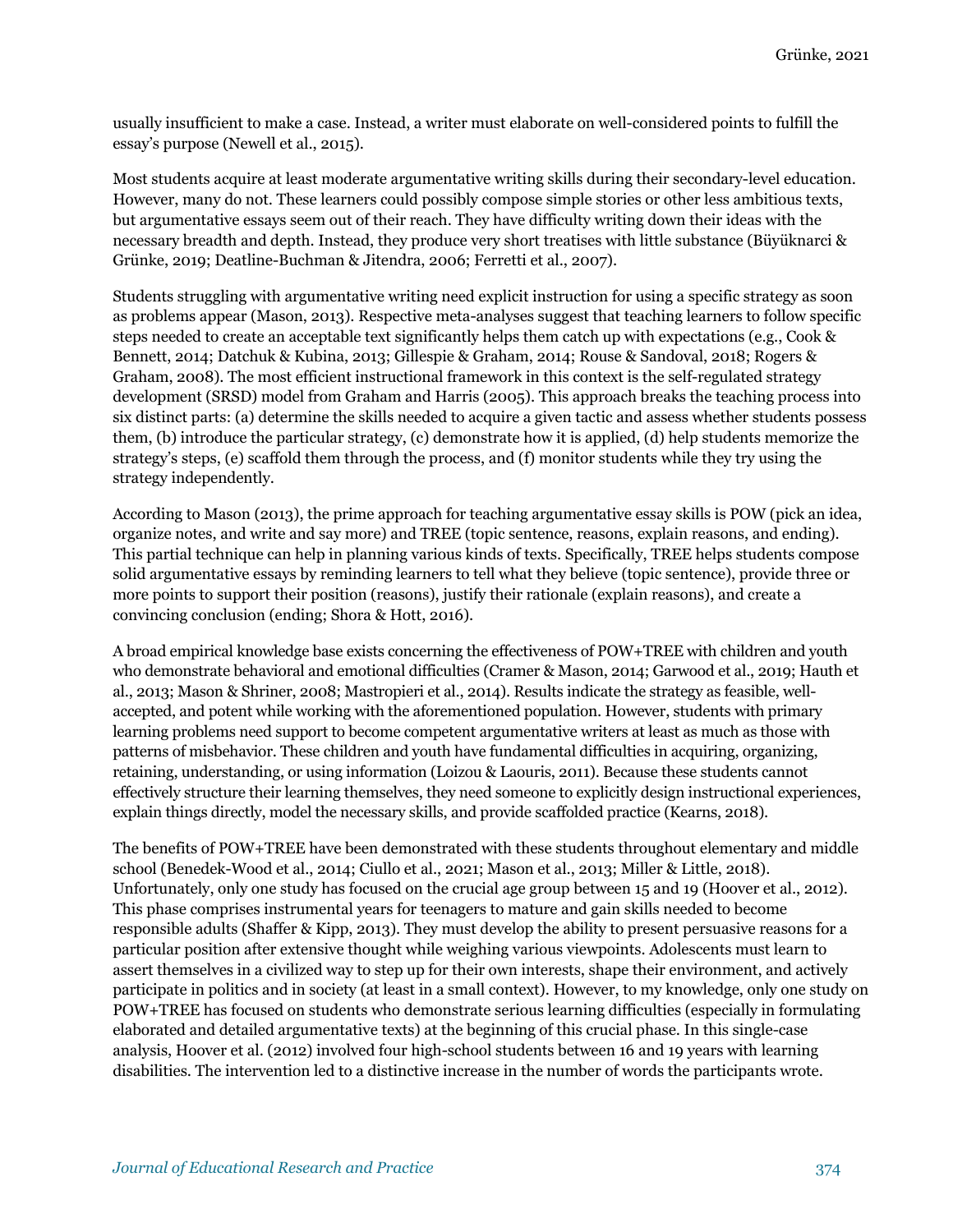This research thus aims to evaluate the effects of POW+TREE on the performance of 15-year-old adolescents with writing difficulties. I used a single-case approach to test whether teaching the strategy would lead them to compose more extensive argumentative texts.

## **Method**

#### **Participants**

The participants attended a ninth-grade class at a comprehensive school in a large metropolitan city in western Germany. To be involved in the study, they had to experience considerable learning problems, especially in written expression. I asked the whole class to write a short argumentative essay on a theme from a choice of different options. Two experienced research assistants rated the texts independently based on a simple rubric (https://www.pinterest.de/pin/427067977144537447/). This instrument groups essays into four categories: "exceeding standard," "meeting standard," "approaching standard," and "not meeting standard." The research assistants compared their codings and resolved any discrepancies through discussion and consensus. Students with texts rated as "not meeting standards" fit the study. According to the teacher, all the participants experienced writing difficulties and multiple academic problems.

Of all the candidates, I selected those who rarely missed school and seemed motivated to take part in the training. The class register had to indicate 3 days or fewer of absences during the past 3 months. In addition, the teacher filled out a questionnaire comprising eight items ("The student is generally very motivated," "The student is generally capable of staying on task for at least 10 minutes," "The student generally abides by classroom rules," etc.) on a four-point scale for all candidates. Everyone awarded the most positive scores in at least five of the eight items became eligible for the study.

Eventually, six participants fulfilled all the inclusion criteria, but I only involved four students in my single-case analysis. One individual from the original sample missed over three sessions due to illness. Another one appeared too capable for my simple training. His teacher viewed him as a low performer, and results from the initial writing task and from the standardized tests (see below) suggested he struggled with literary language, but his behavior during baseline did not mirror this. Even prior to the intervention, his essays were three to four times as long as those produced by other participants. The student insinuated that he did not perform well under pressure. He appeared as an underachiever who could not perform at his best when he felt under compulsion. However, with only another classmate and an instructor in the room, he felt much more comfortable than in a classroom or a test situation. Even though he continued to participate in the intervention, I did not include his data in the analysis, because right from the beginning, he performed much better than the rest of the sample.

I conducted a reading and a spelling test with the six students: the Reading Test Battery for 8th- and 9thgraders by Bäuerlein et al. (2012) and the Hamburg Spelling Test by May et al. (2018). A summary of the most important data for study participants appears in Table 1.

| Student | Grade | Age | Gender | Language | Reading <sup>1</sup> | Spelling <sup>2</sup> |
|---------|-------|-----|--------|----------|----------------------|-----------------------|
| A       | g     | 15  | male   | Arabic   | 20                   | 41                    |
| B       | g     | 15  | female | German   | 23                   | 59                    |
| C       | Q     | 15  | male   | German   | 43                   | 51                    |
|         | Q     | 15  | female | German   | 37                   | 37                    |

<sup>1</sup>T-values for reading fluency; <sup>2</sup>T-values for phonetically accurate spelling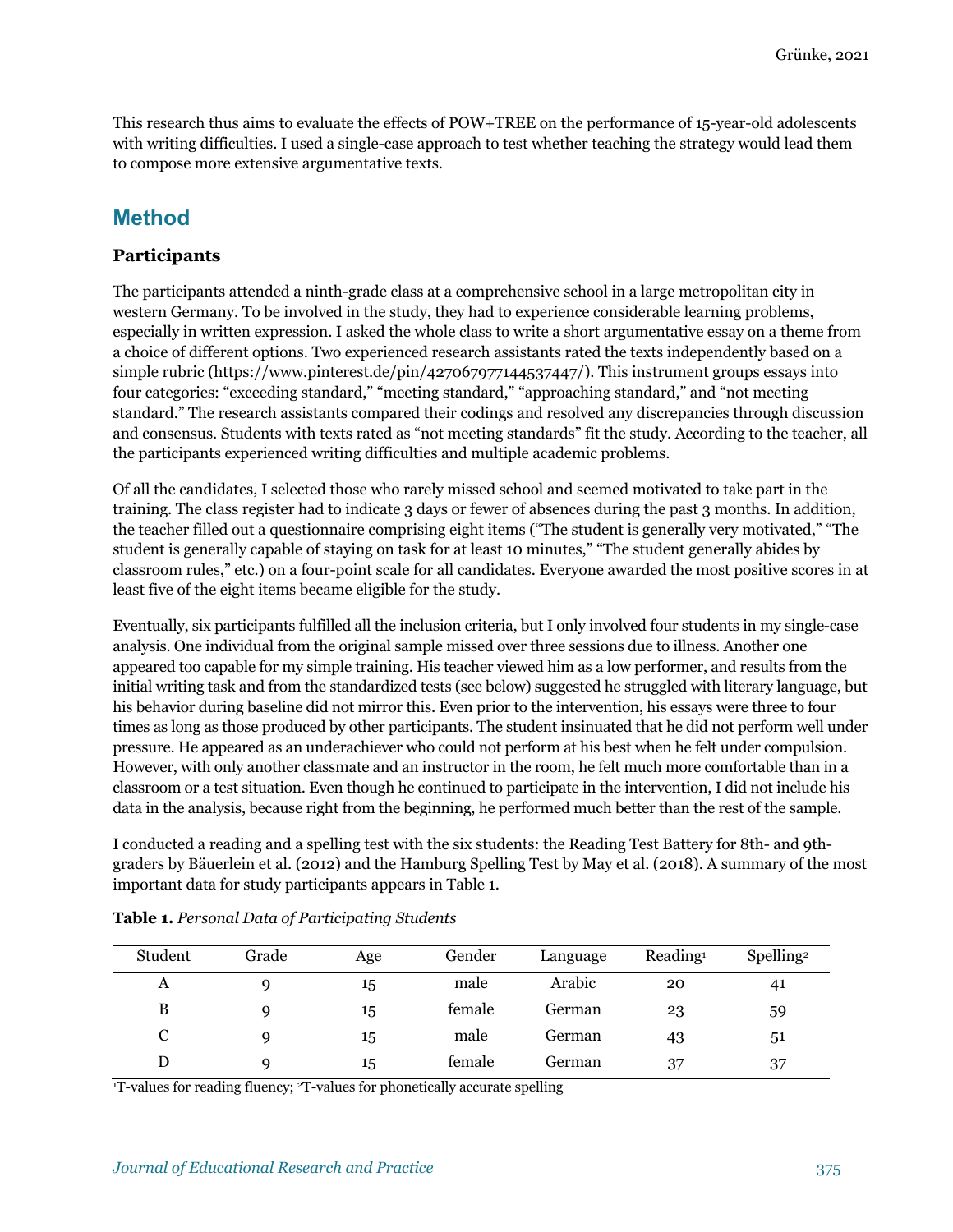Student A grew up in an Arabic-speaking household. In his spare time, he enjoyed writing songs and creating his own lyrics. His teacher described him as very motivated and eager to learn. Because of his passion for music and for writing lyrics, he easily showed interest in training sessions on text production. Student B had an official diagnosis of dyslexia. However, her teacher viewed her as very willing to engage in classroom activities. She usually appeared very conscientious and assiduous, but she had difficulty with tasks that require a speedy approach. In addition, she demonstrated low self-esteem. Despite this, she always appeared grateful if anyone sat with her to help with her learning. Student C suffered from motoric tics and moderate articulation problems. However, these difficulties had no relation to his academic problems. His teacher described his motivation as high. The last participant (Student D) experienced emotional stress due to parental conflicts at home. Her teacher described her as highly dependable and usually ambitious. However, because of her challenging situation at home, her motivation had declined in recent months.

#### **Design and Measures**

I applied an extension of single-case AB design (multiple baseline design across participants) with a baseline (Phase A), an intervention (Phase B), and three follow-up measurements (Phase C; Kennedy, 2004). This allowed me to examine the strategy across students. The training's beginning was staggered, so two participants started after the third baseline probe, two started after the fourth, and two after the fifth. I randomly allocated participants to these options. However, as mentioned above, I did not include the data of two students in the analysis.

I prepared 30 different writing prompts in the form of questions meant to encourage participants to produce relatively long texts (e.g., "What is one thing you wish was different about our school," "What do you feel will distinguish your generation from the others that have come before," and "What do you think our community needs?"). They chose one of two options on slips of paper. They never received the same prompt twice. Participants could take as much time as they liked to produce their texts.

The total number of words written (TWW) served as the primary way to capture the dependent variable (argumentative writing performance). TWW comprised the number of words written in an essay (see Furey et al., 2016). Titles were excluded. However, incorrectly spelled, nonsense, or illegible words all counted toward the TWW. Two research assistants scored the texts independently from each other. Their appraisals agreed 100% of the time.

Most previous studies on the benefits of POW+TREE also used TWW to measure participants' argumentative writing performance, because students who compose only short texts first must learn to write more before attending to the quality of their essays. Teachers have something to work with and can help with revising only if students produce papers of a sufficient length. However, I wanted to include the quality aspect as a side note. Thus, I had two research assistants rate every text via a self-developed rubric (available from the author upon request). This instrument appraised the introductory sentence, the final sentence, the arguments, the explanations, and the vocabulary. Writers can receive between 0 and 10 points (high numbers indicate high quality). The research assistants evaluated each essay independently and resolved any discrepancies through discussion.

#### **Procedures**

Two female graduate students studying special education served as instructors. In preparation for the intervention and assessment, I briefed them extensively during three 1-hour training sessions. The initial six participants were taken in pairs to the school's library, where one of the university students taught them. During baseline conditions, the adolescents played card games with the instructors for 20 minutes to control for attention effects. Subsequently, participants were asked to compose an argumentative text responding to a writing prompt they chose from two options (see above).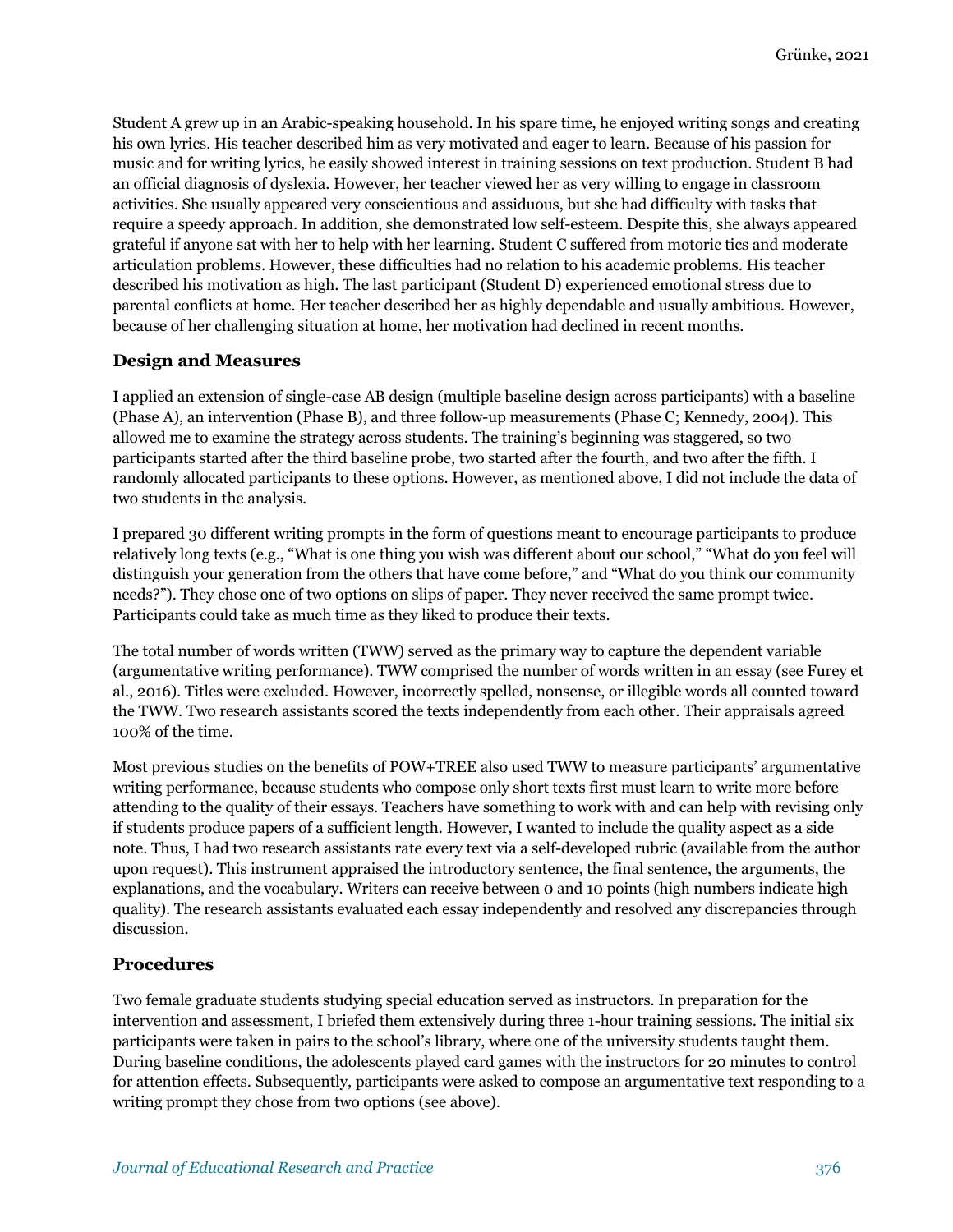Every intervention session also lasted 20 minutes. As in baseline, the dependent variable was measured directly afterward. In lesson one, the instructors explained to students (who possessed all the skills required to productively engage in the task; phase one of the SRSD model) why they need the ability to make a case on their own behalf to get by in today's world. They elucidated that argumentative texts help in organizing one's reasoning. The instructors defined this genre as writing in which someone makes a claim and supports it with evidence and logic. Students were told the strategies they learn will notably improve their writing abilities (phase two of the SRSD model). Next, the instructors presented participants with two writing prompts (e.g., "Should students have a greater say in what they learn?") from a list prepared in advance. They then voiced the four actions needed to apply the POW strategy: pick an idea, organize notes, and write and say more. To help participants remember the three actions, they could refer to a poster that was placed on the table. The instructors modeled the strategy verbally using one of the two prompts (phase three of the SRSD model). They then reiterated the three steps by going over the poster and asking the students to repeat them without looking at it (phase four of the SRSD model).

Lesson two started with a discussion of the texts the participants had written the day before, identifying any evidence that the student adhered to the POW strategy. The instructors scaffolded the application of the process by asking constructive questions (phase five of the SRSD-model). When someone needed assistance applying the three steps, a respective sub-process was modeled again.

The next session (lesson three) began with a review of the writing product students had submitted the previous day. Subsequently, the instructors introduced the TREE strategy and its four parts (topic, reasons, ending, and examine) in a manner similar to how the POW strategy was inaugurated (Phases three to five of the SRSD model). Lesson four focused on the instructors modeling the two strategies together (after a short evaluation of texts the participants had written the day before). Every remaining session involved discussing previous writing products and practicing using all seven steps, while close guidance was gradually diminished (phase six of the SRSD model).

#### **Procedural Fidelity**

During 10 intervention sessions, a research assistant used a checklist to measure the instructors' ability to follow the line of action I asked them to abide by during the briefing meetings preceding the treatment. I calculated procedural fidelity by dividing the number of steps completed by the number of steps outlined in the checklist. It equaled 100%. This indicates that both instructors administered the intervention with fidelity and in the same manner over time.

#### **Social Validity**

At the end of the study, one instructor asked participants about their attitudes toward the use of the POW+TREE strategy. This was done to capture the acceptability and satisfaction with intervention procedures from the students who received the training. An interview form provided the wording for each question and a space for answers.

## **Results**

As seen in Table 2, each case in Phases B and C had a higher performance than in Phase A (due to illness, one measurement is missing for Student C in Phase A). The most impressive treatment gains appeared for Students A and B. Their longest texts during baseline comprised only 31 and 34 words, and their best achievements during Phase B were 130 and 126. Upon terminating the training, their performance dropped markedly. Even for Students C and D, however, the intervention seemed to have some effect. The average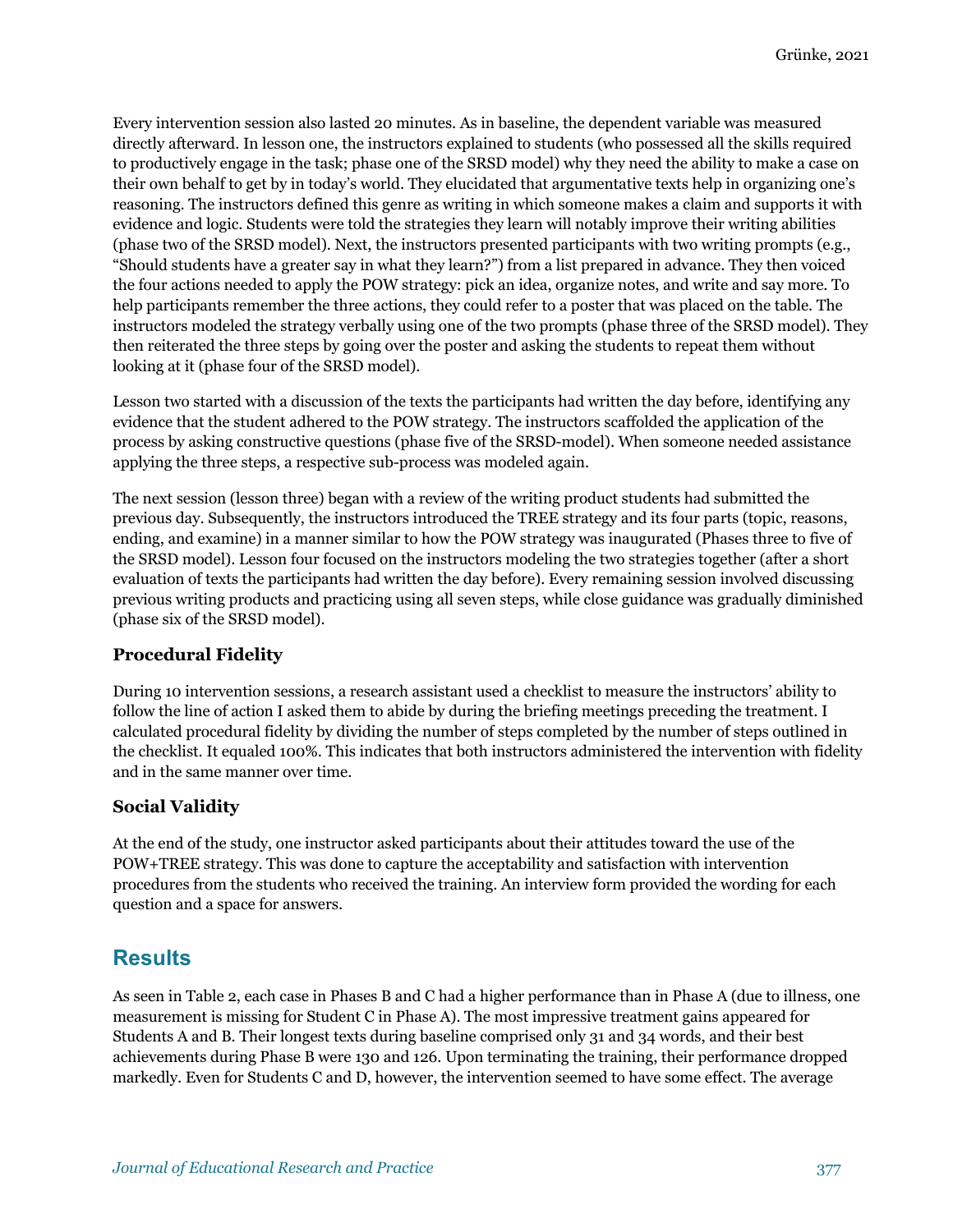TWW indicates that the mean gain from baseline to intervention equaled 223.67% for Student A, 192.47% for Student B, 37.92% for Student C, and 122.55% for Student D.

|              | Student A | Student B | Student C | Student D |
|--------------|-----------|-----------|-----------|-----------|
| Min. A-Phase | 23.00     | 23.00     | 39.00     | 14.00     |
| Min. B-Phase | 57.00     | 61.00     | 45.00     | 39.00     |
| Min. C-Phase | 68.00     | 61.00     | 61.00     | 38.00     |
| Max. A-Phase | 31.00     | 34.00     | 46.00     | 35.00     |
| Max. B-Phase | 130.00    | 126.00    | 70.00     | 62.00     |
| Max. C-Phase | 75.00     | 94.00     | 74.00     | 52.00     |
| M A-Phase    | 27.67     | 29.33     | 42.33     | 20.80     |
| M B-Phase    | 89.56     | 85.78     | 58.38     | 46.29     |
| M C-Phase    | 71.33     | 79.33     | 68.33     | 43.33     |
| SD A-Phase   | 4.16      | 5.69      | 3.51      | 8.29      |
| SD B-Phase   | 25.36     | 25.19     | 8.58      | 8.56      |
| SD C-Phase   | 3.51      | 16.80     | 6.66      | 7.57      |

**Table 2.** *Descriptive Data of Total Words Written for Each Participant*

Figure 1 shows the increases and decreases in performance during the three phases. The baseline measures seemed quite stable (except for Student D, who started with a long story and then continued to produce comparably short texts). Students A and B demonstrated a clear upward trend in TWW during the intervention. On the other hand, Students C and D did not show the same improvements. The performance of Students A and B dropped after the treatment was terminated, but Students C and D composed stories during the maintenance phase of comparable length to those in Phase B.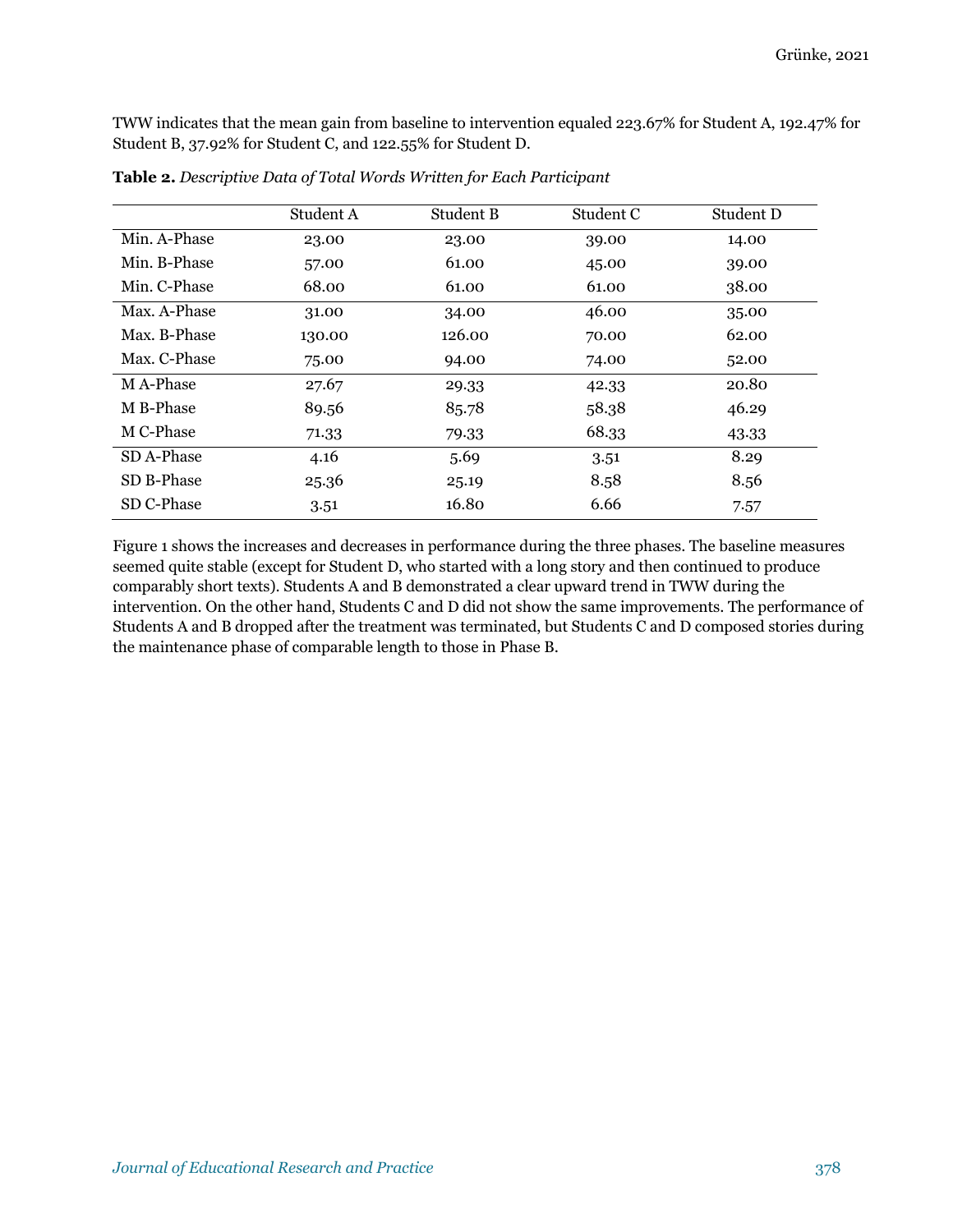

**Figure 1.** *Total Words Written for Students A, B, C, and D.*

To facilitate a dichotomous decision regarding the presence or absence of an immediate effect, a progressive effect, and an overall effect for an A–B comparison, I applied the "Visual Aid Implying an Objective Rule" (VAIOR) from Manolov and Vannest (2019). This online tool (https://manolov.shinyapps.io/TrendMAD/) for summative evaluation provides a benchmark for determining whether a treatment worked. According to the analysis, every student met every criterion for immediate, progressive, and overall effects. Thus, all participants demonstrated a noteworthy overall improvement in performance upon starting the training due to a positive instant leap and a positive change of the output curve.

Table 3 presents the results for some of the most commonly used non-overlap methods in single-case research. The indices I applied comprised the percentage of non-overlapping data (PND), the percentage of all non-overlapping data (PAND), the percentage of data exceeding the median trend (PEM-T), the non-overlap of all pairs (NAP), and the Tau-U (Lenz, 2013; Parker & Hagan-Burke, 2007; Parker et al., 2011). All of these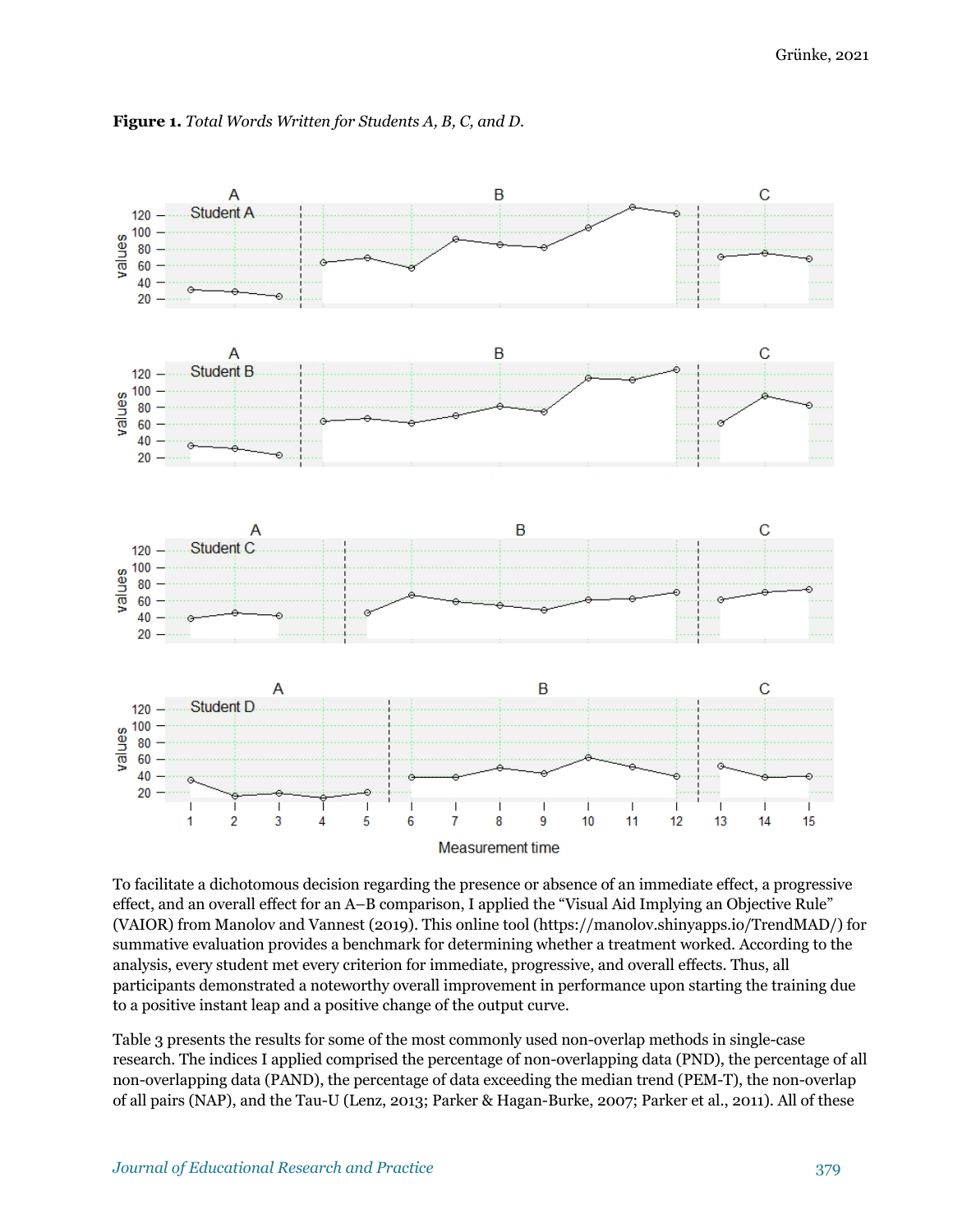non-overlap metrics serve the purpose of describing the magnitude of an intervention effect. I only compared Phases A and B and did not consider the follow-up measures.

|           | PND   | <b>PAND</b> | PEM-T | <b>NAP</b> | $Tau-U$ |
|-----------|-------|-------------|-------|------------|---------|
| Student A | 100   | 100         | 100   | 100        | 0.82    |
| Student B | 100   | 100         | 100   | 100        | 0.88    |
| Student C | 87.50 | 81.82       | 75.00 | 91.67      | 0.50    |
| Student D | 100   | 100         | 100   | 100        | 0.68    |

**Table 3.** *Overlap Indices for Total Words Written (TWW)*

The information in Table 3 indicates that participants seemed to benefit remarkably from the treatment. Three of four students reached the highest possible outcome in PND, PAND, PEM-T, and NAP. According to common conventions (see Tarlow, 2017), a Tau-U between .66 and .92 constitutes a medium or high intervention effect. Again, three of four participants fell within this category. Unlike methods mentioned before, Tau-U does not only consider data overlap but combines the non-overlap data between phases with the trend from within the intervention phase (Brossart et al., 2018). The aggregated Tau-U for all participants  $(A vs. B + trend B - trend A) was 0.75 (large effect; Vannest & Ninci, 2015).$ 

Figure 2 gives a quick overview of the qualitative evaluations' results. I only reported average scores without giving further details because the intervention did not focus on improving the essays' quality but on helping the participants write more extensive texts. As Figure 2 shows, scores from intervention and maintenance clearly exceeded those from baseline. Comparing Phases A and B, the percentage increase equaled 176.39% for Student A, 171.43% for Student B, 56.19% for Student C, and 79.66% for Student D. When contrasting Phases A and C, calculating the relative gains yielded scores of 136.05% for Student A, 184.33% for Student B, 80.41% for Student C, and 49.31% for Student D.



**Figure 2.** *Qualitative Writing Scores for Students A, B, C, and D.*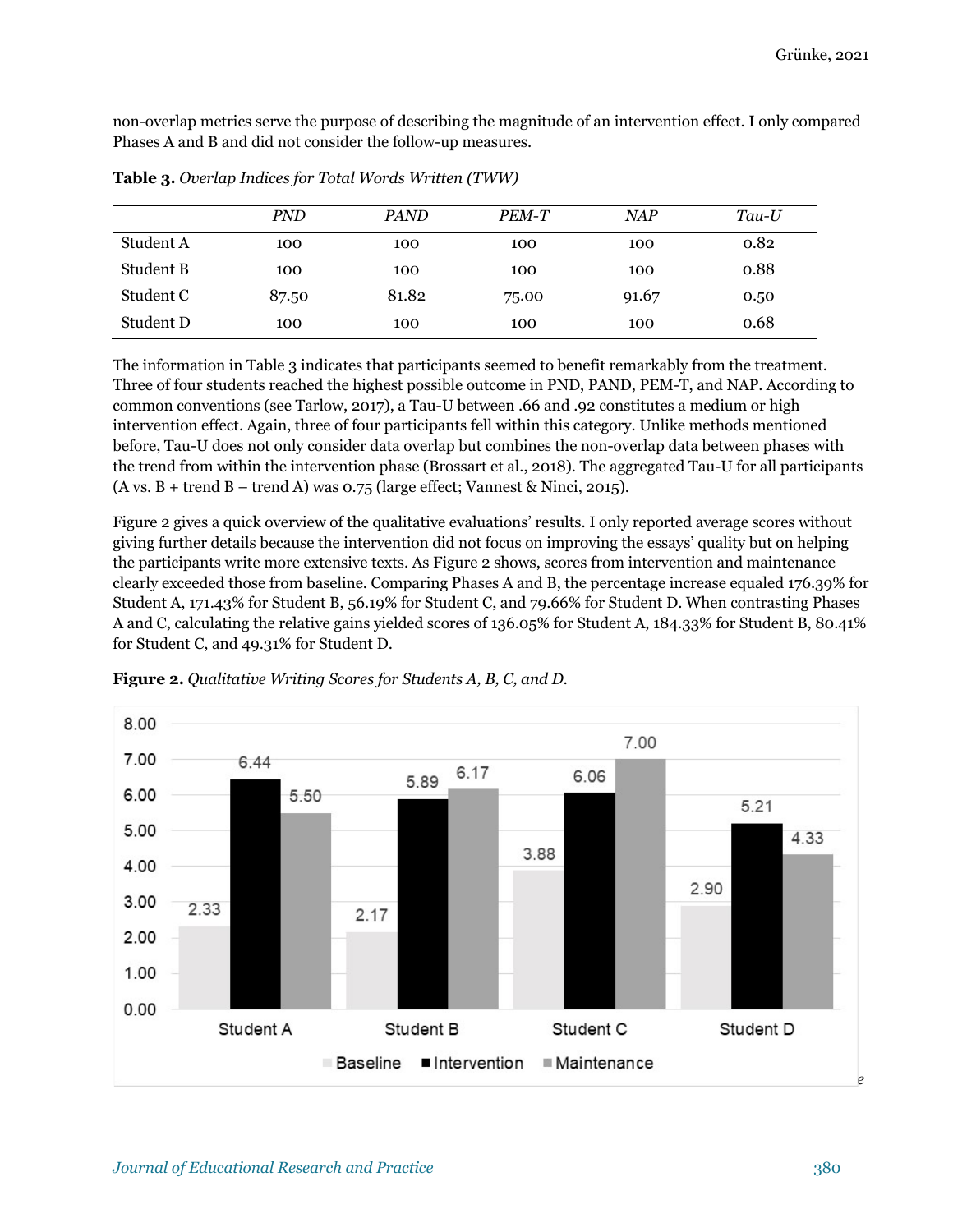All four participants completed the social validity interview. They all indicated they enjoyed the training. The responses suggest the students liked the intervention and had fun. They all expressed pride in their accomplishments and would recommend the training to their friends.

## **Discussion**

The purpose of this single-case analysis aimed to evaluate the effects of an argumentative writing strategy (POW+TREE) on the essay length of 15-year-old secondary students with problems producing texts. Similar to previous research (Benedek-Wood et al., 2014; Ciullo et al. 2021; Hoover et al. 2012; Mason et al. 2013), this study found that the approach helps in teaching struggling learners to compose more extensive treatises. A visual analysis speaks to the existence of a functional relationship between independent and dependent variables. Not all participants seem to have profited to the same extent, but none appeared to have zero benefit. A data analysis using VAIOR confirms this observation. Some effects became unstable over time, but none of the participants returned to baseline level after the treatment ended. A decrease in performance upon termination of the training could be due to the students still needing a little more assistance. The overlap analysis revealed that three of four participants achieved the highest PND, PAND, PEM-T, and NAP indices possible. One adolescent (Student C) fell short of the target, but he managed to show acceptable enhancements.

The supplementary qualitative analysis found that all participants demonstrated markedly better outcomes during intervention and maintenance than during baseline. Thus, the training seems to have helped the students produce longer texts of obviously higher quality. Fortunately, everyone rated the intervention favorably during the social validity interviews. This is not a minor issue. Social validity is an important indicator of how well a treatment is embraced by those who are targeted to benefit from it. If an intervention is effective but not accepted by participants, the success of its implementation is highly questionable.

This single-case analysis offers promising findings, but this low-key study had few participants and lasted only 3 weeks. Thus, I cannot make strong statements about the effects of POW+TREE on the argumentative writing of adolescents based on the present results. More research is needed to confirm that the strategy really elicits noteworthy improvements in 15-year-old struggling writers. Moreover, future studies must focus on long-term benefits to determine whether any gains in writing performance last longer than a couple of days.

In addition, more research should include samples from different populations. Here, I chose adolescents with high motivation but low writing skills. Admittedly, these criteria were tested in a nonclinical way. I used simple rubrics, the class register, the teacher's judgments, and the results of two standardized tests for evaluations. One participant had been diagnosed with dyslexia, but the others had no official special needs. However, this does not mean that they did not have a learning disability or a related disorder. Instead, it could result from the widespread tendency in German schools to avoid diagnosis and, thus, stigmatization. However, I should have probably applied additional standardized instruments to determine whether the students had a diagnosis related to academic problems. Future studies must characterize their samples more precisely and use more objective ways to determine whether an individual has a special need. Thus, more research can emerge concerning which distinctive and well-defined groups benefit from POW+TREE and to what extent.

While reflecting on this study's limitations, one last issue pertains to measuring the dependent variable. Many school-related competencies (like reading speed, spelling accuracy, or math fact fluency) are easy to capture, but argumentative writing performance is different. I focused on productivity (TWW), and I can easily cite a coherent reason to justify this choice. However, previous studies on POW+TREE or on other strategies for helping students produce better essays that influence an audience on an issue show that other options are possible (and reasonable).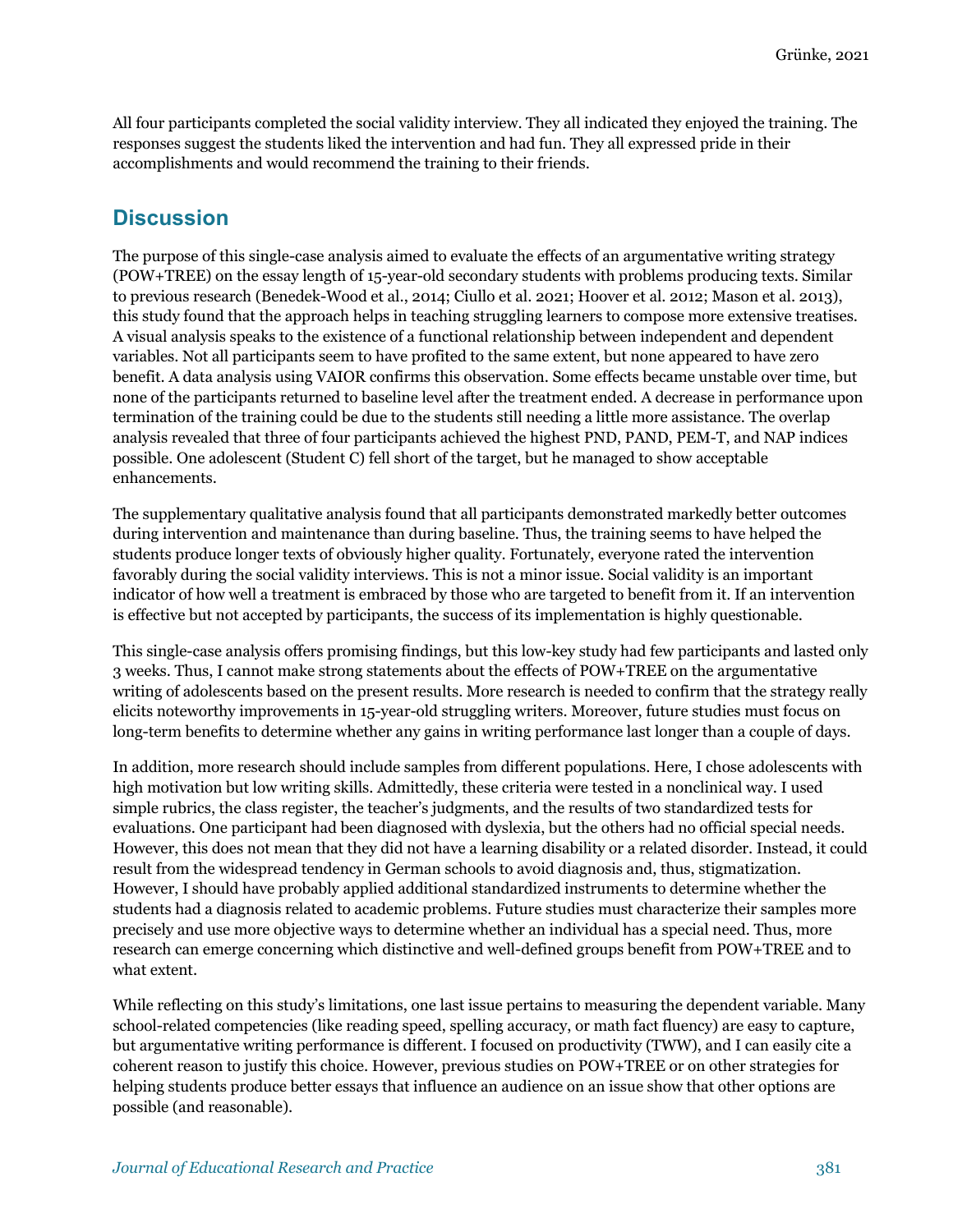Despite shortcomings, this study offers valuable advice for practitioners serving secondary-school students who struggle with argumentative writing. It demonstrates how to quickly and readily make a notable difference. Practitioners can easily implement this cost-effective intervention, and briefings took only a short time. The treatment was applied by graduate university students rather than fully licensed teachers, so classroom assistants, interns, parents, or maybe even peers could hopefully execute it as well. If students could pair up so that a struggling learner works with a high performer, everyone would benefit. Researchers should explore the practicability of various low-threshold options in the context of argumentative writing instruction.

In conclusion, adolescents must learn fundamental argumentative writing skills, and this cannot be treated as a minor aspect of education. On the verge of adulthood, these young people will soon govern the destiny of our society. We must prepare them for that. The famous Scottish philosopher James Beattie (1809) once stated: "The aim of education should be to teach us rather how to think, than what to think; rather to improve our minds so as to enable us to think for ourselves, than to load the memory with the thoughts of other men" (p. 33). Learning to compose convincing argumentative texts does just that.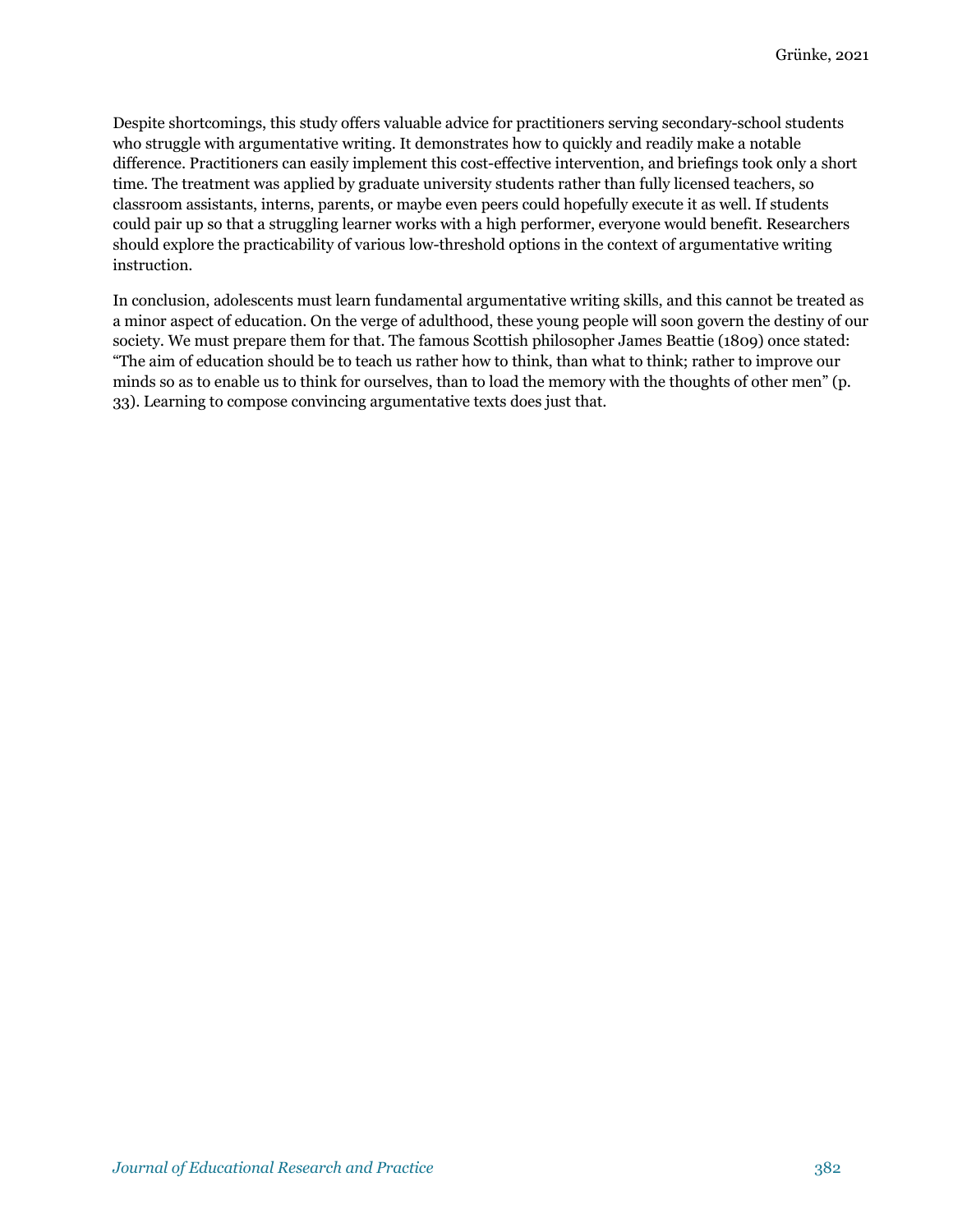### **References**

- Bäuerlein, K., Lenhard, W., & Schneider, W. (2012). *Lesetestbatterie für die Klassenstufen 8–9* [Reading test battery for 8th- and 9th-graders]. Hogrefe.
- Beattie, J. (1809). *Remarks on the utility of classical learning*. Hopkins & Earle.
- Benedek-Wood, E., Mason, L. H., Wood, P., Hoffman, K., & MacGuire, A. (2014). SRSD for quick writing in four middle school science classrooms. *Learning Disabilities: A Contemporary Journal, 12*(1), 69– 92.
- Büyüknarci, Ö., & Grünke, M. (2019). The effects of a metacognitive strategy on the persuasive writing skills of adolescents with hearing impairment and learning disabilities. *Insights into Learning Disabilities, 16*(2), 139–152.
- Ciullo, S., Mason, L. H., & Judd, L. (2021). Persuasive quick-writing about text: Intervention for students with learning disabilities. *Behavior Modification, 45*(1), 122–146. https://doi.org/10.1177/0145445519882894
- Coirier, P., & Golder, C. (1993). Writing argumentative text: A developmental study of the acquisition of supporting structure. *European Journal of Psychology of Education, 8*(2), 169–181. https://doi.org/10.1007/BF03173160
- Cook, K. B., & Bennett, K. E. (2014). Writing interventions for high school students with disabilities: A review of single-case design studies. *Remedial and Special Education, 35*(6), 344–355. https://doi.org/10.1177/0741932514523140
- Cramer, A. M., & Mason, L. H. (2014). The effects of strategy instruction for writing and revising persuasive quick writes for middle school students with emotional and behavioral disorders. *Behavioral Disorders, 40*(1), 37–51. https://doi.org/10.17988/0198-7429-40.1.37
- Datchuk, S. M., & Kubina, R. M. (2013). A review of teaching sentence-level writing skills to students with writing difficulties and learning disabilities. *Remedial and Special Education, 34*(3), 180–192. https://doi.org/10.1177/0741932512448254
- Day, T. (2018). *Success in academic writing* (2nd ed.). Red Globe Press.
- Deatline-Buchman, A., & Jitendra, A. K. (2006). Enhancing argumentative essay writing of fourth-grade students with learning disabilities. *Learning Disability Quarterly, 29*(1), 39–54. https://doi.org/10.2307/30035531
- Fayol, M., Alamargot, M. D., & Berninger, V. (Eds.). (2012). *Translation of thought to written text while composing: Advancing theory, knowledge, methods, and applications*. Psychology Press. https://doi.org/10.4324/9780203141434
- Ferretti, R. P., Andrews-Weckerly, S., & Lewis, W. E. (2007). Improving the argumentative writing of students with learning disabilities: Descriptive and normative considerations. *Reading and Writing Quarterly, 23*(3), 267–285. https://doi.org/10.1080/10573560701277740
- Foerster, N., & Steadman, J. M., Jr. (2000). *Writing and thinking: A handbook of composition and revision*. Paper Tiger.
- Furey, W. M., Marcotte, A. M., Hintze, J. M., & Shackett, C. M. (2016). Concurrent validity and classification accuracy of curriculum-based measurement for written expression. *School Psychology Quarterly, 31*(3), 369–382. https://doi.org/10.1037/spq0000138
- Garwood, J. D., Werts, M. G., Mason, L. H., Harris, B., Austin, M. B., Ciullo, S., Magner, K., Koppenhaver, D. A., & Shin, M. (2019). Improving persuasive science writing for secondary students with emotional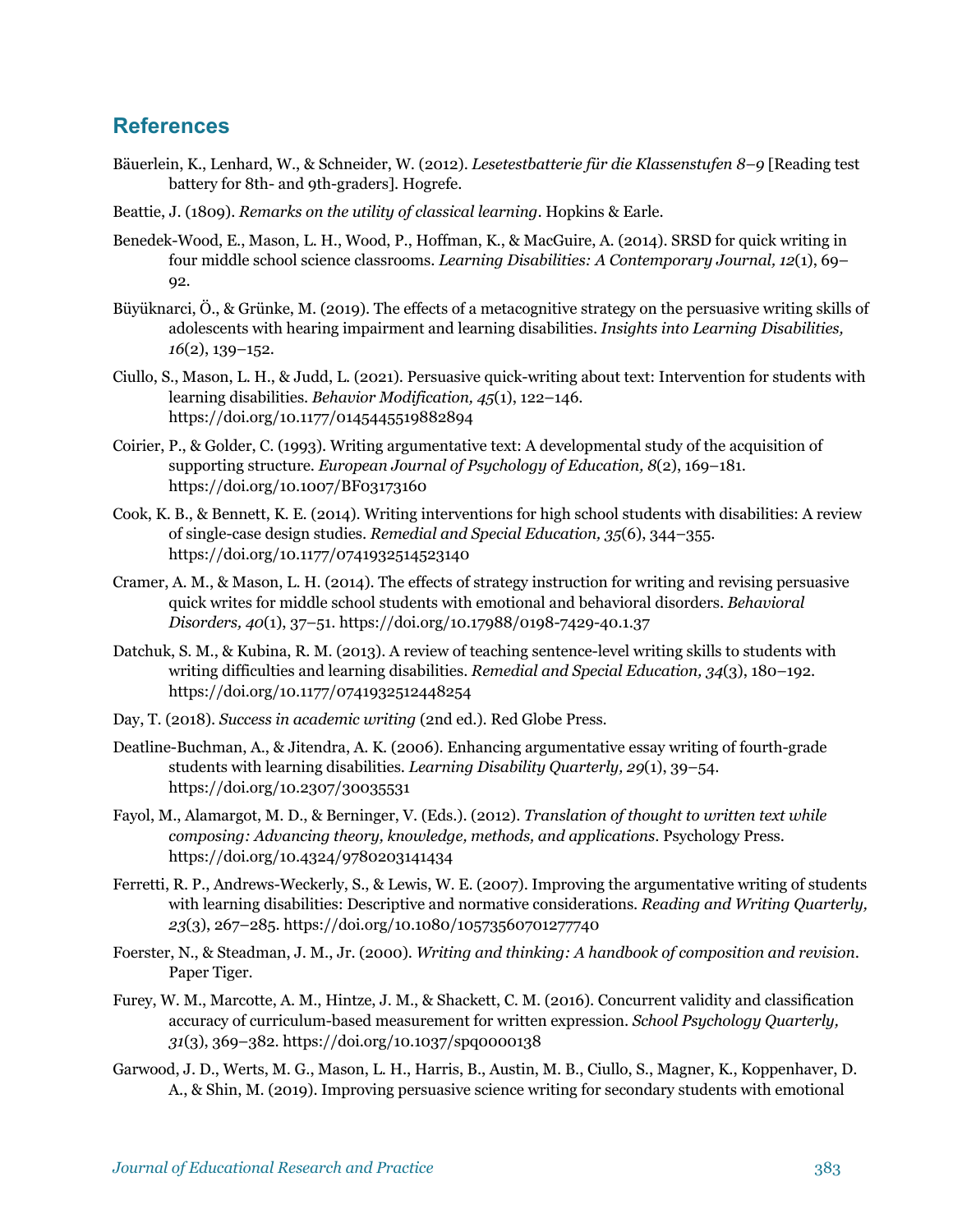and behavioral disorders educated in residential treatment facilities. *Behavioral Disorders, 44*(4), 227–240. https://doi.org/10.1177/0198742918809341

- Gillespie, A., & Graham, S. (2014). A meta-analysis of writing interventions for students with learning disabilities. *Exceptional Children, 80*(4), 454–473. https://doi.org/10.1177/0014402914527238
- Graham, S., & Harris, K. R. (2005). *Writing better: Effective strategies for teaching students with learning disabilities.* Brookes.
- Grünke, M., & Leonard-Zabel, A. M. (2015). How to support struggling writers: What the research stipulates. *International Journal of Special Education, 30*(1), 137–150.
- Hauth, C., Mastropieri, M., Scruggs, T., & Regan, K. (2013). Can students with emotional and/or behavioral disabilities improve on planning and writing in the content areas of civics and mathematics? *Behavioral Disorders, 38*(3), 154–170. https://doi.org/10.1177/019874291303800304
- Hoover, T. M., Kubina, R. M., & Mason, L. H. (2012). Effects of self-regulated strategy development for POW+TREE on high school students with learning disabilities. *Exceptionality, 20*(1), 20–38. https://doi.org/10.1080/09362835.2012.640903
- Kearns, D. M. (2018). *Intensive intervention course content: Features of explicit instruction*. U.S. Department of Education.
- Kennedy, C. H. (2004). *Single-case designs for educational research*. Allyn & Bacon.
- Lenz, A. S. (2013). Calculating effect size in single-case research: A comparison of nonoverlap methods. *Measurement and Evaluation in Counseling and Development, 46*(1), 64–73. https://doi.org/10.1177/0748175612456401
- Loizou, A., & Laouris, Y. (2011). Developing prognosis tools to identify learning difficulties in children using machine learning technologies. *Cognitive Computation, 3*(3), 490–500. https://doi.org/10.1007/s12559-010-9052-5
- MacArthur, C. A., Graham, S., & Fitzgerald, J. (2006). Introduction. In C. A. MacArthur, S. Graham, & J. Fitzgerald (Eds.), *Handbook of writing research* (pp. 1–10). Guilford Press.
- Manolov, R., & Vannest, K. J. (2019). A visual aid and objective rule encompassing the data features of visual analysis. *Behavior Modification*. Advance online publication. https://doi.org/10.1177/0145445519854323
- Mason, L. H. (2013). Best practices and current trends in written instruction for students with learning disabilities. In J. P. Bakken, F. E. Obiakor, & A. F. Rotatori (Eds.), *Learning disabilities: Practice concerns and students with LD* (pp. 45–63). Emerald.
- Mason, L. H., Kubina, R. M., Jr., Kostewicz, D. E., Cramer, A. M., & Datchuk, S. (2013). Improving quick writing performance of middle-school struggling learners. *Contemporary Educational Psychology 38*(3), 236–246. https://doi.org/10.1016/j.cedpsych.2013.04.002
- Mason, L. H., & Shriner, J. G. (2008). Self-regulated strategy development instruction for writing an opinion essay: Effects for six students with emotional/behavioral disorders. *Reading and Writing: An Interdisciplinary Journal, 21*(1–2), 71–93. https://doi.org/10.1007/s11145-007-9065-y
- Mastropieri, M. A., Scruggs, T. E., Cerar, N. I., Allen-Bronaugh, D., Thompson, C., Guckert, M., Leins, P., Hauth, C., & Cuenca-Sanchez, Y. (2014). Fluent persuasive writing with counterarguments for students with emotional disturbance. *The Journal of Special Education, 48*(1), 17–31. https://doi.org/10.1177/0022466912440456

May, P., Malitzky, V., & Vieluf, U. (2018). *Hamburger Schreib-Probe* [Hamburg Spelling Test]. VPM.